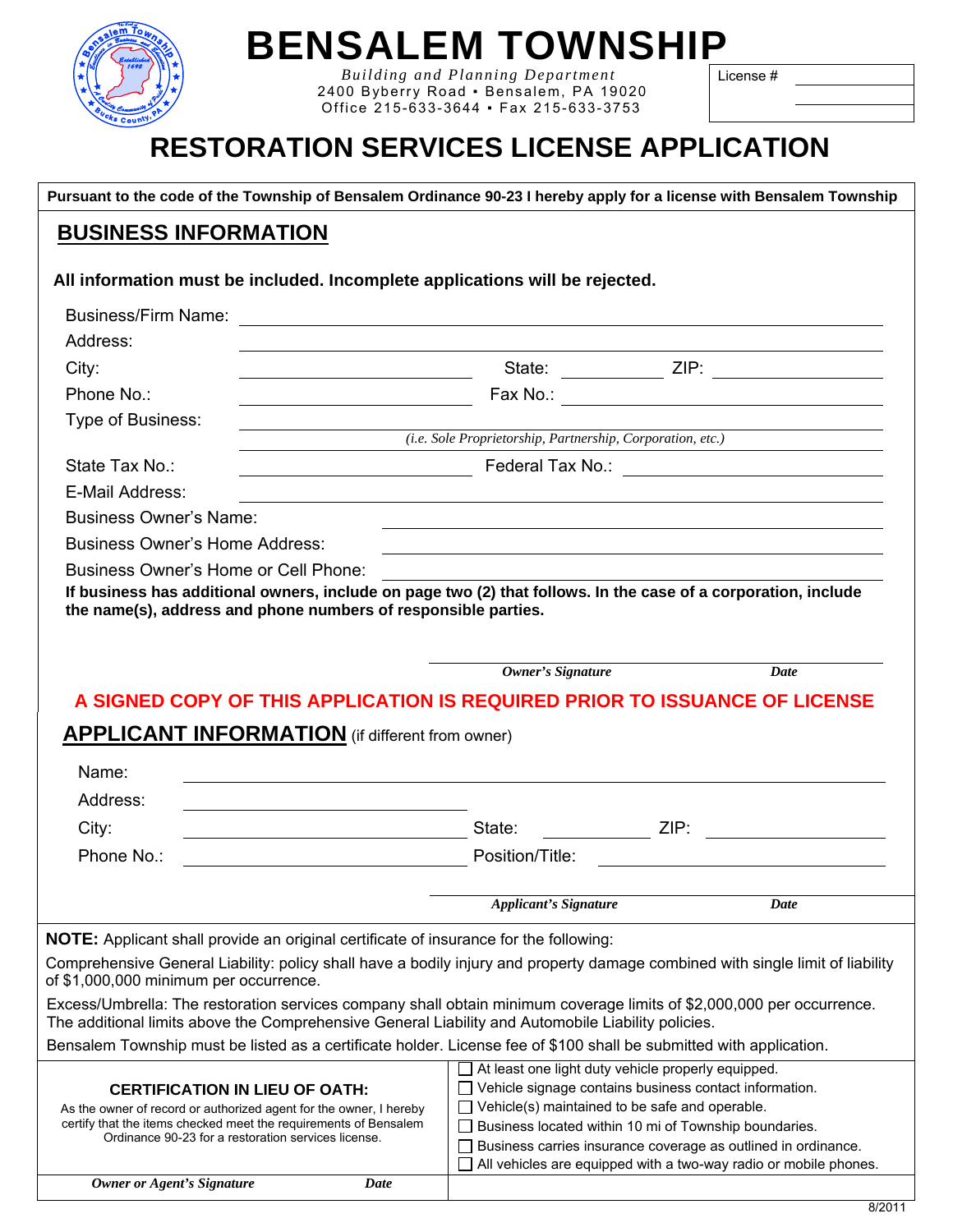

# **BENSALEM TOWNSHIP**

License #

RESTORATION SERVICES LICENSE APPLICATION **Part 2 of 3**

### **INFORMATION OF RECORD**

Certificate of liability insurance must contain a clause stating the policy will not be cancelled until the Township of Bensalem is provided a thirty (30) day notice prior to cancellation.

1. Names, addresses and telephone numbers of additional Owners, Partners, etc. & Business Trade Name:

2. Statements regarding any other municipalities having refused to issue a license within the last two years:

3. If licensed in other municipalities, please list at least three (3) along with license number:

4. List all convictions within the last two (2) years:

5. List all unsatisfied civil judgments in any jurisdiction against the applicant:

6. List all personnel working within the Township as required by Bensalem Township Code: